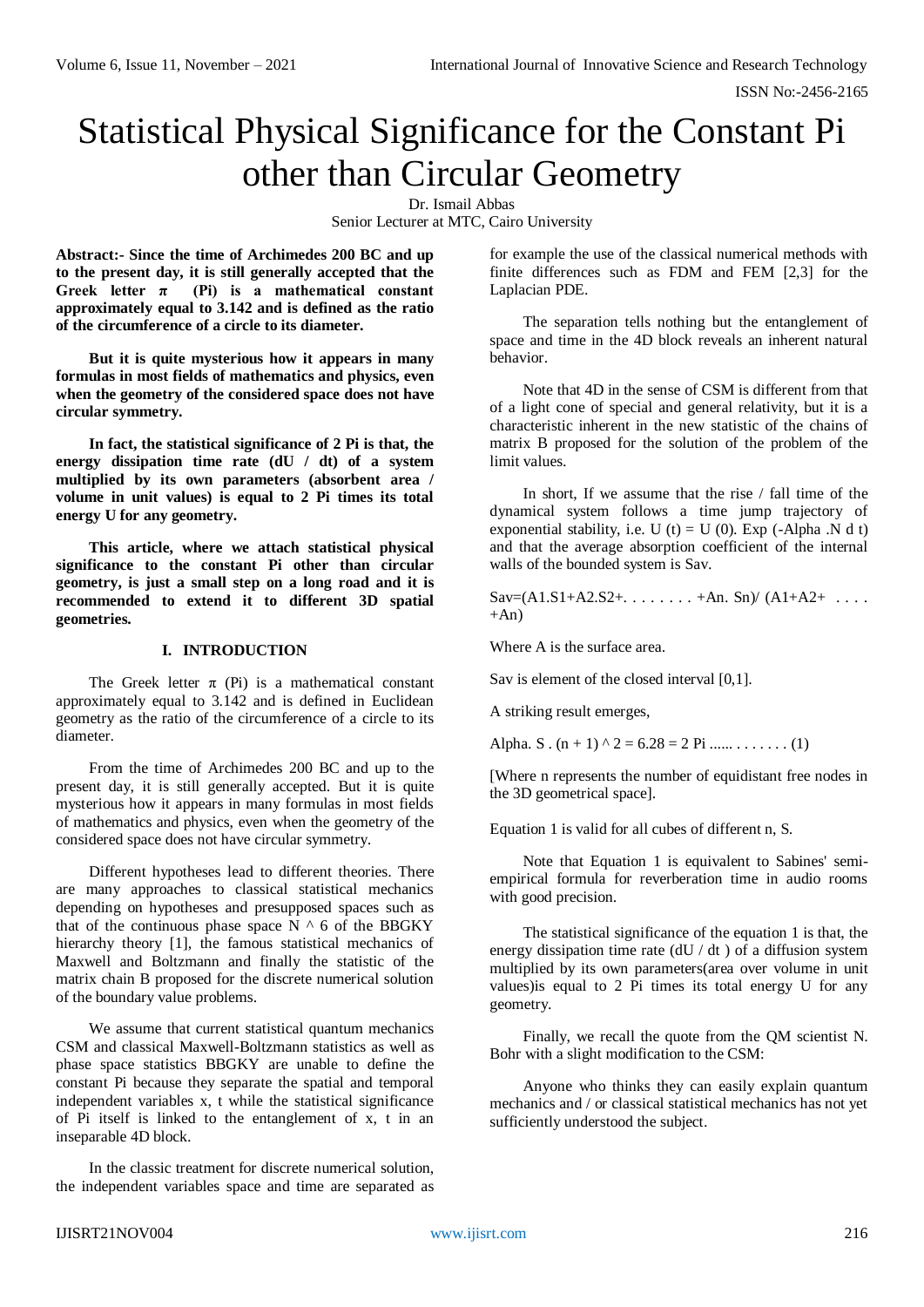ISSN No:-2456-2165

#### **II. THEORY**

The theory of the new branch of statistical mechanics proposed for the boundary value diffusion problem has been explained repeatedly in references 5,6,7 and is based on the recurrence formula in x-t space.

 $U^{(N+1)}$ <sub>i, j, k</sub> = B ( $U^{N}$ <sub>i, j, k</sub> + b + S). . . (2)

B is the stochastic transition matrix of the proposed statistical model.

b is the vector of boundary condition value arranged in the proper order.

S is the source / sink term vector placed at the free nodes concerned and expressed in adequate units, ie Joule m ^ -3 sec  $^{\wedge}$  -1.

Cartographic coordinates,  $x = i dx$ ,  $y = j dy$ ,  $z = k dz$ .

Obviously the time t is given by N dt where dt is the time step or the time jump, in other words  $Ndt = t$  is the time necessary for the evolution.

Eq. 2 is a rigorous physical assumption meant to describe the statistical nature of the diffusion process and means that the boundaries of the physical system act as a source / sink term from the first instant  $t = 0$ .

It follows that for the Dirichlet boundary conditions independent of time, zero source term.

 $U^{(N+1)} = B (U^N + b + S). + B^{\Lambda N}.U(0).$  (3)

U (0) are the initial conditions at  $t = 0$ .

In the case of absorbent or dissipative boundary conditions such as walls in audio rooms [6],

We apply the same equation (2,3) but with a major difference:

The boundary conditions are not frozen in time as in the case of Dirichlet conditions but they are oscillating absorbent walls varying in time.

We can show that the equation. 3 changes to [4],

U (i, IT) = B (I, k, IT) \* U0 (k) + B (i, j, IT) \* BC (j, 1).... . . (4)

Note that Eq.4 corresponds to the superposition of the two terms proposed by Chiara [4]

The integer IT in equation 4 corresponds to the number of iterations or time steps N.

Here, the transition matrix B itself is multiplied by the absorption coefficient S at the frontier walls. Likewise, the vector BC (b) in Eq, 5 is multiplied by  $(S) \wedge N$ , where N is the number iterations in order to take into account the time dependence of boundary conditions.

In order not to worry too much about the details of the theory, let's go right into 3D illustrative applications and numerical results.

#### IJISRT21NOV004 [www.ijisrt.com](http://www.ijisrt.com/) 217

#### **III. APPLICATIONS AND NUMERICAL RESULTS**

Our proposal to find statistical physical significance for the constant Pi other than circular geometry is to apply Equation 4 for different absorption coefficients A and different cubic space geometries for the time dependent BCs and to inspect how the mathematical constant Pi appears spontaneously as explained in EQ 1.

The simplest 3D configuration is a Cube of 8 equidistant free nodes shown in Fig. 1



Fig 1: 3D case of a cube of 8 equidistant free nodes and 8 time dependent boundary conditions

The sound source is suddenly cut off, i.e.  $S = 0$  at  $t = 0$ 

For simplicity, we have assumed a uniform spatial distribution of the initial conditions U  $(r, 0)$  = constant and use equation 4 to calculate the time evolution of U (t) = U (0) .Exp (-ALPHA.N dt).

The results obtained are presented in Table I

Table I. Numerical values for Alpha vs absorption coefficient A For Fig. 1.

Absorption coefficient S 1.0 0.9 0.8 0.7 0.6 0.5 0.4 Alpha. . . . . . , 0.69 0.8 0.92 1.05 1.2 1.39 -----Alpha \* A \*  $(n + 1)$  ^ <sup>2</sup>For figure I.  $=$  Alpha \* (2 + 1) ^ 26.21 6.48 6.624 6.39 6.48 6.255

Go further for the slightly more complex case of the 3D cube of 27 equidistant free nodes and 27 time dependent boundary conditions illustrated in figure 2.